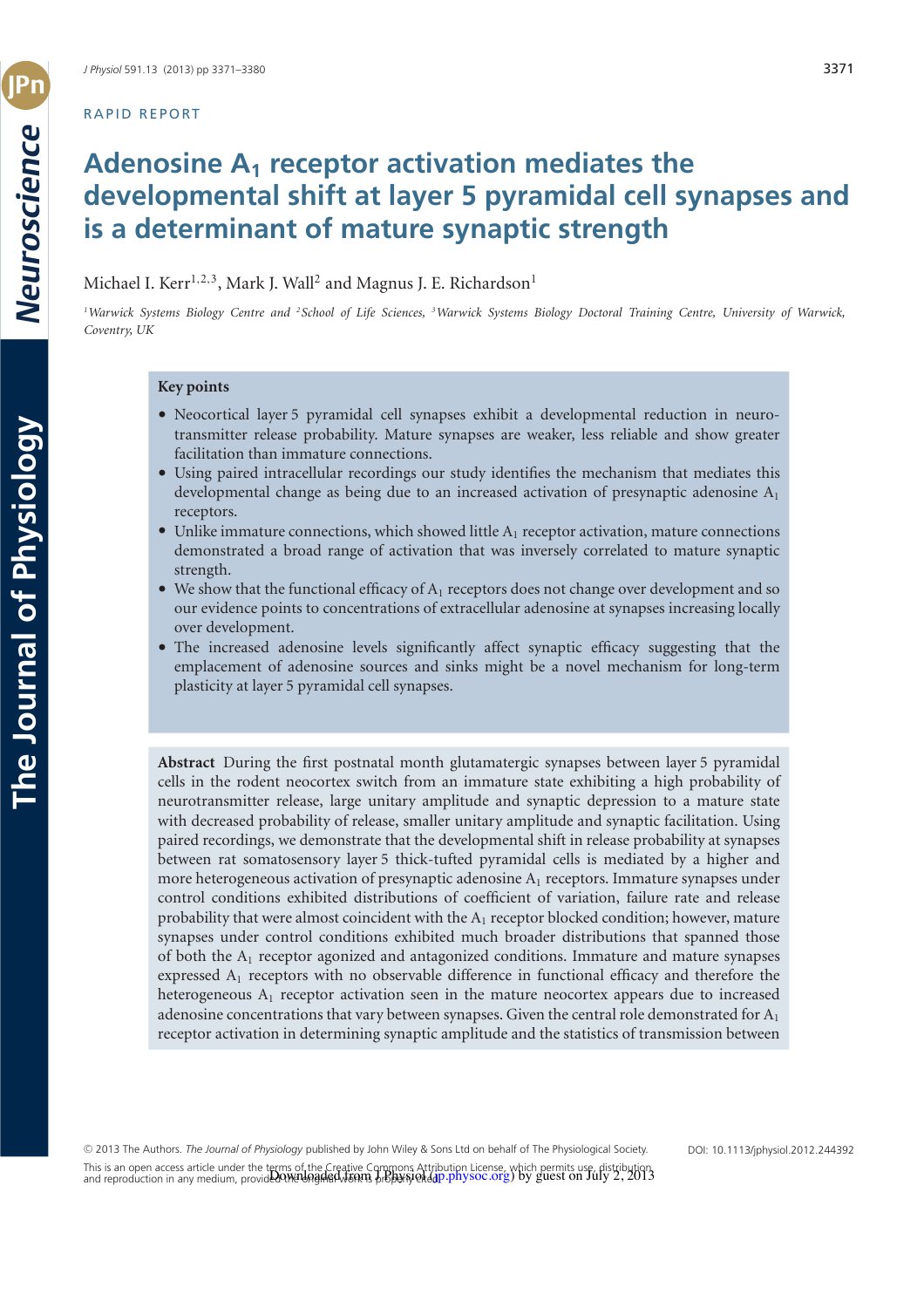mature layer 5 pyramidal cells, the emplacement of adenosine sources and sinks near the synaptic terminal could constitute a novel form of long-term synaptic plasticity.

(Received 22 October 2012; accepted after revision 16 April 2013; first published online 22 April 2013) **Correspondingauthor**M.J.E.Richardson:Warwick SystemsBiologyCentre,University ofWarwick,CoventryCV4 7AL, UK. Email: magnus.richardson@warwick.ac.uk

Abbreviations A1R, adenosine A<sub>1</sub> receptor; AP, action potential; CPA, N<sup>6</sup>-cyclopentyladenosine; 8CPT, 8-cyclopentyltheophylline; CV, coefficient of variation; L5PC, layer 5 pyramidal cell; PPR, paired-pulse ratio.

## Introduction

Many cortical glutamatergic synapses exhibit a developmental reduction in the probability of neurotransmitter release (Feldmeyer & Radnikow, 2009). This developmental shift has been studied in the major excitatory connections in the somatosensory (Reyes & Sakmann, 1999; Frick *et al.* 2007), auditory (Oswald & Reyes, 2008), visual (Cheetham & Fox, 2010; Etherington & Williams, 2011) and prefrontal (Gonzalez-Burgos *et al.* 2008) cortices and typically occurs between the second and fourth postnatal week in rodents. Synapses between large, thick-tufted layer 5 pyramidal cells (L5PCs) are representative with unitary EPSP amplitudes reduced from 1.3 mV (Markram *et al.* 1997) to 0.3 mV (Reyes & Sakmann, 1999) and short-term plasticity changing from depression to facilitation. This change coincides with the period of critical plasticity in the rodent, with the onset of hearing and eye opening around the end of the second postnatal week, and contributes to the sharpened response of the neocortical microcircuit to sensory stimuli (Oswald & Reyes, 2008; Etherington & Williams, 2011).

Over the same period these excitatory connections increase in variability and decrease in reliability (Frick *et al.* 2007; Etherington & Williams, 2011) suggesting a presynaptic locus for the developmental shift. Previous investigations provided evidence that the increased variability arises from a reduction in the probability of neurotransmitter release, in some cases by greater than half (Iwasaki & Tomoyuki, 2001). The maturation of these central excitatory synapses has therefore been linked to processes that reduce transient calcium concentrations in the presynaptic terminal (Feldmeyer & Radnikow, 2009) but to our knowledge the specific mechanism has not been identified.

One neuromodulator affecting excitatory neurotransmitter release is the purine adenosine. Adenosine is released during physiological and pathological activity (Fredholm, 1996) but significant levels of endogenous adenosine have also been reported in quiescent tissue. The adenosine  $A_1$  receptor (A1R) subtype is the most prevalent in the neocortex (Dunwiddie & Masino, 2001) with expression on both pyramidal cell bodies and axons (Rivkees *et al.* 1995). Activation of presynaptic A1Rs at excitatory synapses by bath-applied adenosine inhibits glutamate release by reducing calcium influx (Dunwiddie

& Masino, 2001) decreasing hippocampal and neocortical EPSPs by ∼80% (Dunwiddie & Haas, 1985; Varela *et al.* 1997), increasing variability in transmission and changing synaptic dynamics from depression to facilitation.

An increased activation of presynaptic A1Rs is therefore a promising candidate mechanism for the developmental switch. To investigate this hypothesis and the role A1Rs might play in determining synaptic amplitude, we examined transmission between L5PCs in the immature (around the time of weaning, postnatal days P17–P22) and mature (1–2 weeks older, P27–P32, young adult) rat somatosensory cortex under control conditions, A1R block, or bath-applied adenosine to estimate the level and heterogeneity of A1R activation by endogenous adenosine at different developmental stages.

#### Methods

#### **Slice preparation**

Male Wistar rats, P17–P32, were killed by cervical dislocation and decapitated in accordance with the UK Animals (Scientific Procedures) Act 1986. Rats were kept on a 12 h light–dark cycle with slices made 90 min after entering the light cycle. The brain was rapidly removed, cut down the midline and the two sides stuck down. Parasagittal neocortical slices were cut at an angle of 20 deg (to ensure integrity of apical dendrites) with a Microm HM 650V microslicer in cold (2–4°C) high Mg<sup>2+</sup>, low Ca<sup>2+</sup> artificial cerebrospinal fluid (aCSF), composed of (mM): 127 NaCl, 1.9 KCl, 8 MgCl<sub>2</sub>, 0.5 CaCl<sub>2</sub>, 1.3 KH<sub>2</sub>PO<sub>4</sub>, 26 NaHCO<sub>3</sub>, 10 D-glucose, pH 7.4 when bubbled with 95%  $O_2$  and 5%  $CO_2$ , 300 mosmol  $l^{-1}$ ). Slices were stored in aCSF (1 mM  $MgCl<sub>2</sub>$ , 2 mM CaCl<sub>2</sub>) at 34 $\degree$ C for 30 min then at room temperature for 1–6 h before recording.

#### **Electrophysiology**

Slices were transferred to the recording chamber and perfused at a constant flow rate of 2.5 ml min−<sup>1</sup> with aCSF at  $32 \pm 0.5$ °C. All tubing was gas tight (Tygon) and solutions were strongly bubbled to prevent hypoxia. The slice was visualized using IR-DIC optics with an Olympus BX51W1 microscope and Hitachi CCD camera (Scientifica, Bedford, UK). Whole-cell recordings

!<sup>C</sup> 2013 The Authors. *The Journal of Physiology* published by John Wiley & Sons Ltd on behalf of The Physiological Society.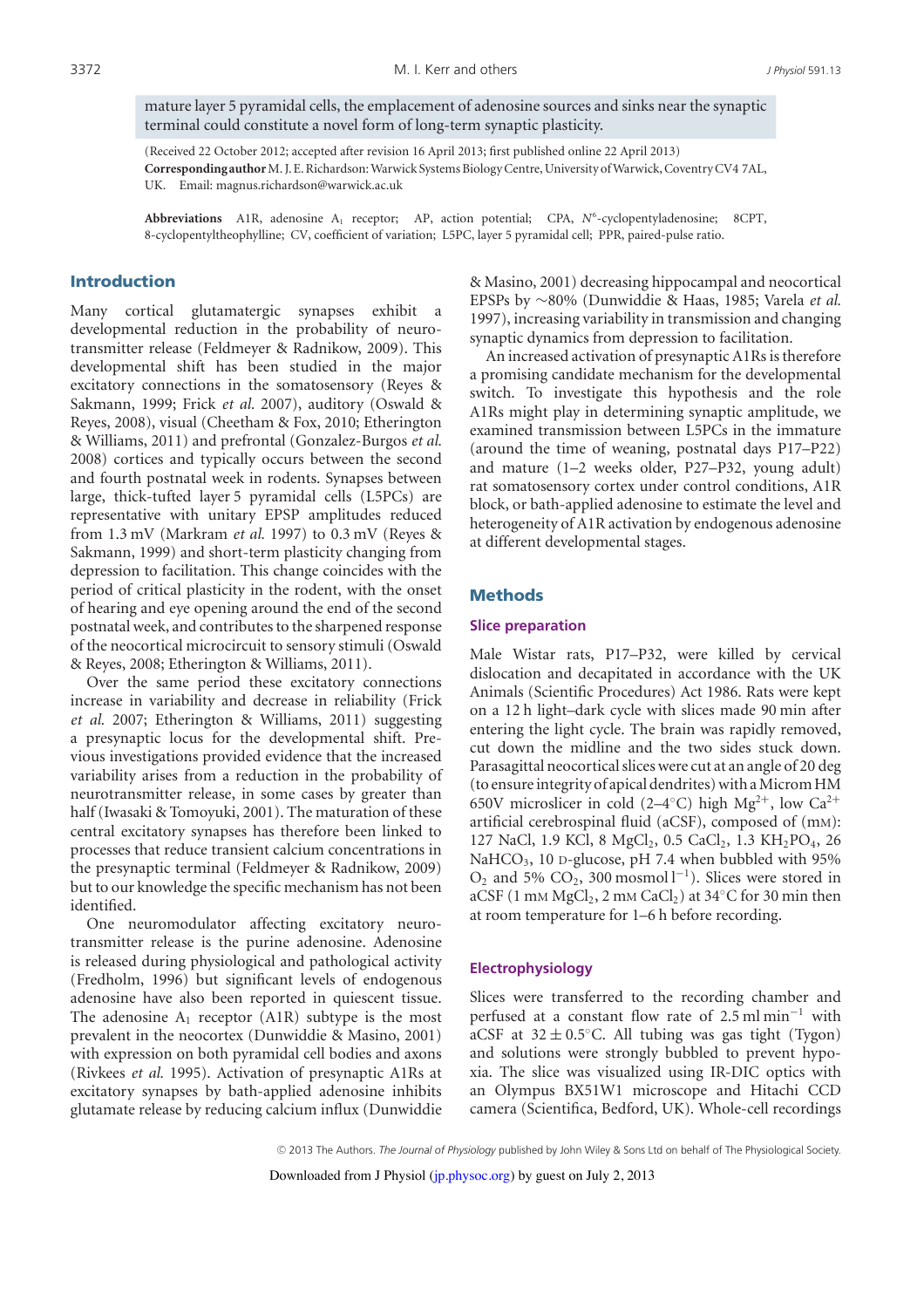were made from 2–4 neighbouring thick-tufted layer 5 pyramidal neurons in somatosensory cortex (hindlimb) using patch pipettes  $(3-8)$  manufactured from thick-walled borosilicate glass (Harvard Apparatus, Edenbridge, UK) and containing (mM): potassium gluconate 135, NaCl 7, Hepes 10, EGTA 0.5, phosphocreatine 10, MgATP 2, NaGTP 0.3 and biocytin 1 mg ml<sup>-1</sup> (290 mosmol l<sup>-1</sup>, pH 7.2). Thick-tufted layer 5 pyramidal cells were identified by their position in the slice, characteristic current–voltage relationship and morphology.Voltage recordingswere obtained usingAxon Multiclamp 700B amplifiers (Molecular Devices, USA) and digitized at 20 kHz (Axon Digidata 1440a). Data acquisition was performed using pCLAMP 10 (Molecular Devices). If synaptic connectivity was detected between pairs of neurons then trains of action potentials (8–10) at 15–50 Hz were elicited by 5 ms current pulses in the presynaptic neuron. Unitary EPSP amplitudes were monitored for at least 5 min before recording. Stimulus trains were separated by 10 s and sweeps repeated 30–100 times.

## **Drugs and histology**

All drugs were prepared as concentrated stock solutions (10–100 mM), stored frozen and then thawed and diluted in aCSF immediately before use. Adenosine, 8-cyclopentyl-theophylline (8CPT; A1R antagonist) and *N*6-cyclopentyladenosine (CPA; A1R agonist) were purchased from Sigma (Poole, UK). Adenosine acts via  $A_1$ ,  $A_2$  and  $A_3$  receptors, A1Rs being the principal neocortical subtype (Dunwiddie & Masino, 2001). Initial experiments confirmed this by comparing transmission in  $8CPT +$  adenosine and  $8CPT$  only, where any difference would be due to  $A_2$  or  $A_3$  activation. No significant difference was found, with a mean ratio of 8CPT + adenosine/8CPT of 0.93 (SEM, 0.08). Following recordings slices were processed for identification.

#### **Data analysis**

Data were analysed using custom MATLAB scripts (MathWorks Inc., Natick, MA, USA). Single sweep and mean unitary EPSPs were measured from baseline (from a 1–3 ms window average before EPSP onset) to peak (with a 0.5 ms window average at EPSP maximum). Overlapping EPSPs were measured using the voltage deconvolution method (Richardson & Silberberg, 2008), failures were measured as in Markram *et al.* (1997) but if  $dV/dt > 0.075$  mV ms<sup>-1</sup> the transmission was not considered a failure (see example in Fig. 2*D* inset), and other quantities were measured as described in Fig. 1. Error bars in figures and numbers in parentheses in text are SEMs. Significance values were calculated using the Mann–Whitney test for unpaired data and the Wilcoxon signed-rank test for paired data. N represents the number of experiments performed.

#### **Short-term synaptic plasticity model**

The depression–facilitation model of Tsodyks*et al.* (1998) was used. A train comprising a number of EPSPs  $k = 1$ , 2,. . .is consideredwhere each amplitudemay bewritten in the form of  $A_k = A_0 x_k u_k$  where  $A_0$  (mV) is the maximum possible amplitude,  $x_k$  (range 0–1) is the fraction of resources available just before action potential (AP) *k* arrives and  $u_k$  (range  $p-1$ ) is the fraction of these resources that are utilized on the arrival of AP *k*. The iterative rules for *xk* and *uk* are

$$
u_{k+1} = p + u_k(1-p)e^{-T_k/\tau_F}
$$
 (1)

$$
x_{k+1} = 1 + (x_k(1 - u_k) - 1)e^{-T_k/\tau_D}
$$
 (2)

with initial conditions  $x_1 = 1$  and  $u_1 = p$  so that a unitary EPSP (or the first EPSP of a train) would have amplitude  $A_0$ *p* where the quantity *p* is the release probability. The interval between pulses *k* and  $k+1$  is  $T_k$ . Together with the maximum amplitude  $A_0$ , the parameters of the model are facilitation  $\tau_F$  and depression  $\tau_D$  time constants and utilization parameter  $p$ . In binomial models of release  $x_k$ can be related to the fraction of readily releasable vesicles present before AP  $k$  and  $u_k$  is the probability that a vesicle present is released. The model fit was by lowest mean squared error over an exhaustive parameter search with resolutions:  $0.05 \text{ mV}$  for  $A_0$ ,  $0.02$  for  $p$ ,  $20 \text{ ms}$  for  $\tau_{\text{D}}$  and 5 ms for  $\tau_{\text{F}}$ . It was only necessary to optimize *p* for each pharmacological condition with  $A_0$ ,  $\tau_D$  and  $\tau_F$ being optimized for all conditions simultaneously, for a particular connection.

#### **Concentration–response curves**

The concentration–response curves for mean unitary EPSP amplitude *E* at bath-applied adenosine concentration *A* were modelled by the logistic form  $E = E_{\min} + (E_{\max} - E_{\min})F(A)$ , where

$$
F(A) = \frac{1}{1 + (A + A_{\rm T})/A_{\rm h}}
$$
 (3)

is the relative amplitude. The parameters of the fit were the minimal *E*min and maximal *E*max EPSP amplitudes, the bath-equivalent endogenous adenosine tone concentration  $A_T$  and the bath-equivalent half-activation *A*h. As well as in CPA and 8CPT, EPSP amplitudes were measured in control  $A = 0 \mu M$ ,  $A = 10$ , 30 and 100  $\mu$ M. In order of A1R activation the applied concentrations were equivalent to  $[-A_T, 0, 10, 30, 100, \infty]$ where the first and last entries correspond to application of 8CPT and CPA, respectively. The measured amplitudes for

<sup>!</sup><sup>C</sup> 2013 The Authors. *The Journal of Physiology* published by John Wiley & Sons Ltd on behalf of The Physiological Society.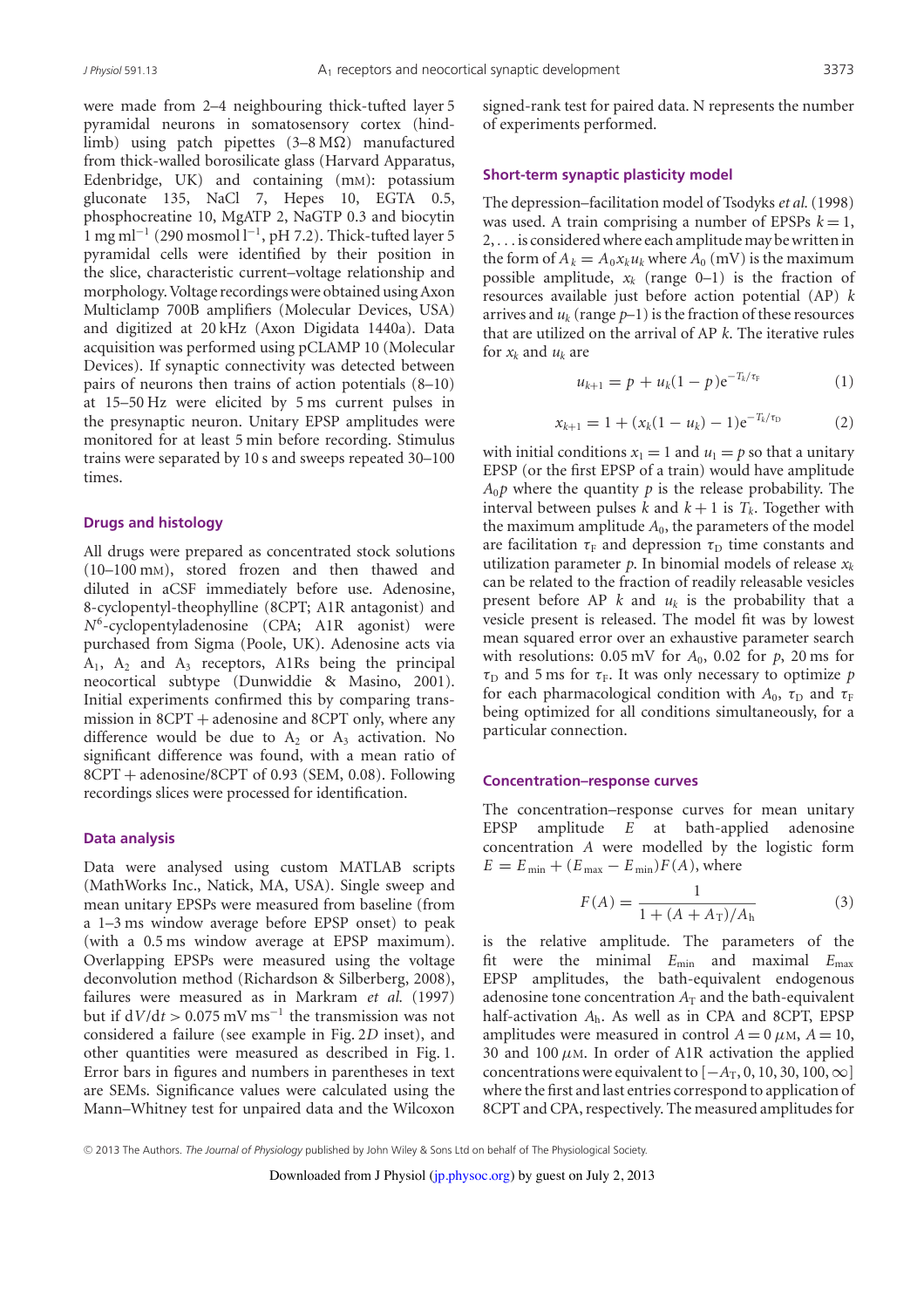these five cases were compared with the predictions from eqn(3) for a trial parameter set  $fE_{min}$ ,  $E_{max}$ ,  $A_T$ ,  $A_h$ gand the mean squared error between the two were minimized over an exhaustive search with resolutions:  $E_{\text{min}}$ ,  $E_{\text{max}}$  voltage step 0.02 mV and  $A_T$ ,  $A_h$  over a logarithmic scale from 0.01 to 100 and 0.1 to 1000, respectively, with 65 intervals. If the best-fit value of  $A_T$  was 0.01  $\mu$ M it was concluded that no measurable endogenous adenosine was present. The average half-activation concentration  $\bar{A}_{h}$  was calculated using a geometric mean, the mean relative amplitudes  $\bar{F}_{T}$ in control (due to the endogenous tone) were calculated as the arithmetic mean of  $1/(1 + A_T/A_h)$  over each of the connections measured. The equivalent mean adenosine tone is then  $\bar{A}_T = \bar{A}_h(1/\bar{F}_T - 1)$ . The mean data points (for 0, 10, 100  $\mu$ M adenosine) were calculated by taking geometric means over the concentrations and arithmetic means of the relative amplitudes.

## **Spread of A1R activation within a neocortex**

To examine the variability in A1R activation the relative activation  $a = (E_{8\text{cpt}} - E_{\text{con}})/(E_{8\text{cpt}} - E_{\text{ado}})$  was calculated. Let  $a_1, a_2, \ldots, a_N$  be the set of relative activations measured at a developmental stage and let  $\Delta_{jk} = |a_j - a_k|$  be the absolute difference of two such activations. In total there are  $N(N-1)/2$ distinct differences corresponding to all combinations of vertical distances between pairs of points for a given developmental stage in Fig. 4*B*. The median of these *N*(*N* − 1)/2 differences gives a measure of the spread of all the data. To examine variability within a neocortex we now restrict ourselves to connections that were measured in the same slice (linked by dotted lines in Fig. 4*B*). For example, if connections 1, 2 and 5, 6, 7 were measured in two different individuals then the spread for the same-individual data would be the median of  $\{\Delta_{12}, \Delta_{56}, \Delta_{57}, \Delta_{67}\}.$  Comparing the spread for all data *versus* that from the same individuals provides a test of the uniformity of A1R activation across synapses in an individual neocortex.

#### **Results**

#### **A1R activation and synaptic transmission**

Using paired recordings, we examined the characteristics of synaptic transmission between L5PCs in the immature (P17–P22) and the mature (P27–P32) somatosensory cortex under various conditions of A1R activation (Fig. 1): A1R block by the antagonist 8CPT (blue); control conditions, to measure A1R activation by endogenous



#### **Figure 1. Effect of endogenous adenosine on L5PC synaptic transmission**

*A*, AP amplitude; *B*, AP width; *C*, AP EPSP latency; *D*, EPSP rise time; *E*, EPSP decay constant: showed no significant change under conditions of A1R block (8CPT, blue), endogenous A1R activation in control (green) or strong A1R activation (applied adenosine, red) within a developmental stage, with the exception of the immature decay constant in adenosine (ado). However, the sweep-averaged EPSP amplitude was significantly affected by A1Rs. *F*, example sweep-averaged EPSP waveforms for immature (P18) and mature (P32) connections. The immature A1R block (blue) and control EPSPs have similar amplitudes whereas it is the mature A1R activated (red) and control EPSPs that are more similar. *G*, mean sweep-averaged amplitudes in A1R block, control and A1R activation show little endogenous A1R activation for immature connections but significant levels of A1R activation for mature connections. The near-identical ratios between A1R block and strong A1R activation for both immature and mature connections demonstrate an unchanged functional efficacy of A1Rs. *H*, log–normal fits to the EPSP distributions for each condition.

!<sup>C</sup> 2013 The Authors. *The Journal of Physiology* published by John Wiley & Sons Ltd on behalf of The Physiological Society.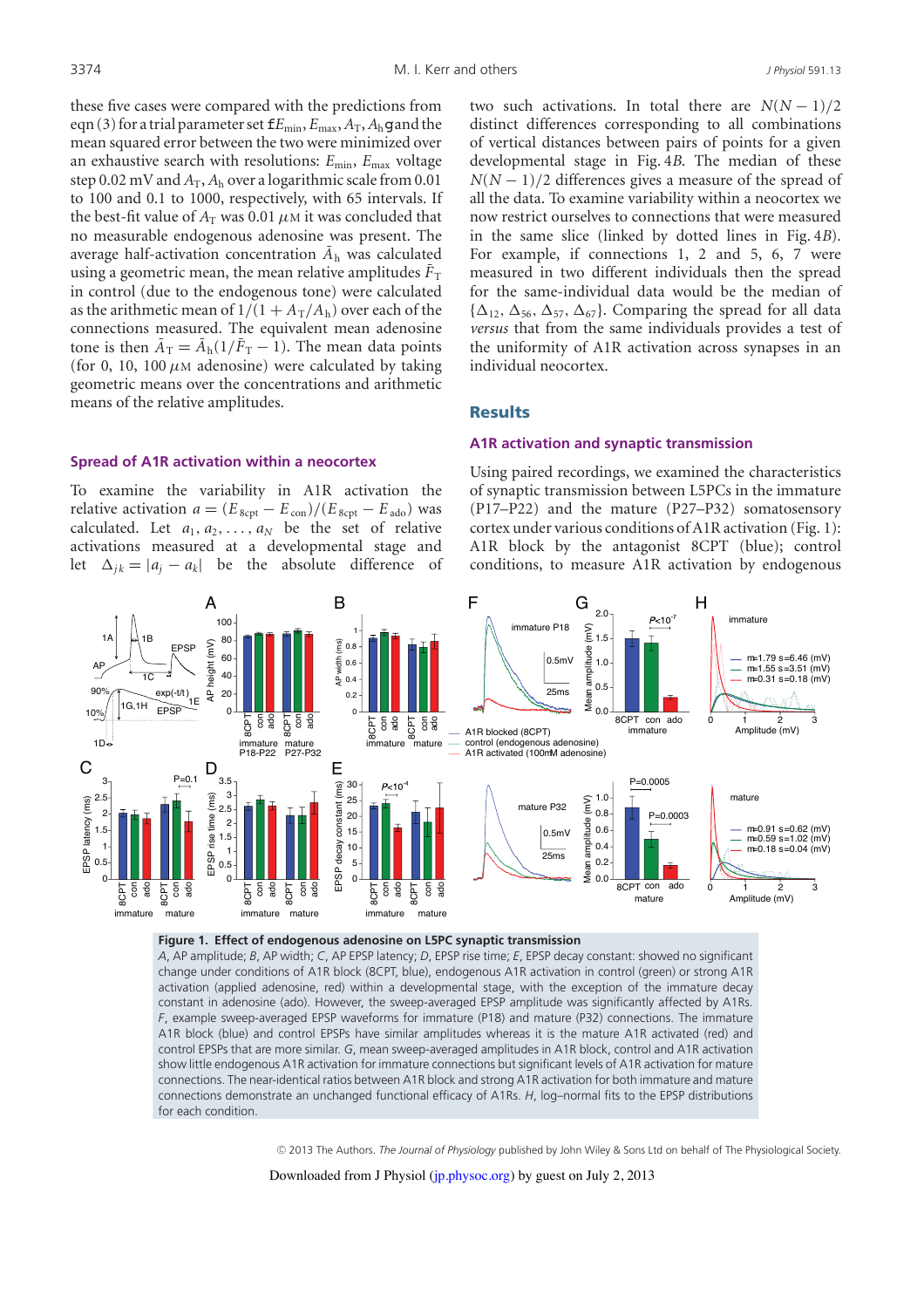adenosine (green); and strong A1R activation by 100  $\mu$ M bath-applied adenosine (red). The level of A1R activation had little effect on AP amplitude or width (Fig. 1*A* and *B*) within developmental stages, and the maturation of the control characteristics was in agreement with previous findings (Etherington & Williams, 2011). There was also little effect of A1Rs on the EPSP latency (Fig. 1*C*), rise (Fig. 1*D*) or decay times (Fig. 1*E*) except for the faster EPSP decay for immature connections in adenosine ( $P < 10^{-4}$ ; immature  $N = 23$ , mature  $N = 13$ for Fig. 1*A*–*E*). Therefore, adenosine had little effect on the AP shape or initial part of the EPSP waveform.

The amplitude of sweep-averaged EPSPs, however, was significantly affected by the level of A1R activation in both the immature and mature neocortex. A typical immature (P18) connection (Fig. 1*F*, upper panel) showed only a small increase in amplitude above control on A1R block, demonstrating weak A1R activation in control; however, functionalA1Rswere present because the same connection reduced by 85% in applied adenosine. Conversely, a mature (P32) connection (Fig. 1*F*, lower panel) showed a small reduction in applied adenosine but a large increase above control on A1R block demonstrating a significant level of A1R activation by endogenous adenosine in control. These characteristics were seen across connections (Fig. 1*G*) with mean sweep-averaged EPSP amplitudes in 8CPT, control and bath-applied adenosine of 1.5(0.2), 1.4(0.2), 0.28(0.05) mV ( $N = 40$ ) in the immature and  $0.88(0.1)$ ,  $0.49(0.1)$ ,  $0.17(0.04)$  mV  $(N = 21)$  in the mature neocortex.

Comparing the data in Fig. 1*G* within developmental stages first, the similarity in mean amplitude of control and A1R-blocked connections implies a weak endogenous activation of A1Rs in the immature neocortex. For mature connections the ratio of mean control amplitude to the A1R-blocked case was 55% demonstrating a significant  $(P = 0.0005)$  but not maximal endogenous A1R activation. Comparing now between developmental stages, the mean mature control EPSP amplitude dropped to 35% of its immature value, in agreement with previous findings (Reyes & Sakmann, 1999). However, the mature A1R-blocked amplitude dropped by significantly less ( $P = 0.005$ ) to 59% of the immature A1R-blocked amplitude. Hence, the developmental reduction in mean control amplitude is due to increased A1R activation and an A1R-insensitive mechanism in roughly equal proportion. Furthermore, the relative effects of A1Rs, as measured by the ratio of the bath-applied adenosine to A1R-blocked conditions, were indistinguishable at the two developmental stages  $(0.28/1.5 \approx 0.2$  for immature and  $0.17/0.88 \approx 0.2$  for mature connections). From this observation it can be inferred that the sensitivity of A1Rs is unchanged at immature and mature connections. The amplitude data, together with log-normal fits are provided in Fig. 1*H* for comparison of the distributions.

#### **A1R activation underlies mature EPSP variability**

To investigate the presynaptic and postsynaptic loci of the developmental shift we measured the coefficient of variation (CV) of EPSP amplitudes under the different pharmacological conditions. The mean CVs (Fig. 2*A*) for the 8CPT, control and applied-adenosine conditions were 0.40(0.05), 0.44(0.04) and 1.6(0.2) ( $N = 40$ ) for immature and 0.40(0.04), 1.2(0.3) and 1.7(0.3) (*N* = 21) for mature synapses. The patterns within the two developmental stages were the same as the mean amplitude (Fig. 1*D*): the immature control CV was similar to the A1R-blocked condition (both low CVs) and significantly different  $(P < 10^{-7})$  to the applied adenosine condition (high CV), whereas the mature control CV was significantly different to both the A1R-blocked (*P* < 10−4) and A1R-activated ( $P = 0.01$ ) conditions. Because the number of connections *n* will not change in the short duration between pharmacological manipulations, and the  $CV =$  $\sqrt{(1-p)/np}$  does not depend on quantal amplitude *q*, these results confirm the presynaptic effect (Dunwiddie & Haas, 1985) of A1Rs through reduced probability *p* of neurotransmitter release.

Comparing now between developmental stages, the mean control CVs were significantly different ( $P = 0.004$ ) with mature synapses showing an almost threefold increase consistent with previous studies (Feldmeyer & Radnikow, 2009; Etherington & Williams, 2011). Unlike the mean amplitudes (Fig. 1*D*), the A1R-blocked CVs did not change over development. This suggests that the A1R-independent component of the developmental amplitude reduction is due to a smaller quantal amplitude (as measured from the soma) because *q* is the only binomial quantity that amplitude  $E = npq$  depends on but the CV does not.

We plotted the CV *versus* amplitude for individual immature and mature connections (Fig. 2*B*) for all pharmacological conditions to examine correlations between EPSP variability and amplitude. Synapses under control conditions followed the reciprocal distribution previously reported (Markram *et al.* 1997). Unexpectedly, the connections under A1R antagonized or agonized conditions also fell on the same curve rather than forming distinct clusters. A power law provided a good description of trend with  $CV = 0.35/E^{0.67}$ , where *E* is the average EPSP amplitude. Mature synapses fell on a very similar curve  $CV = 0.32/E^{0.67}$ , although stronger synapses were less abundant as expected. We replotted the data on a log–log scale (Fig. 2*C*) and fitted bivariate Gaussians to give an indication of the distribution for each pharmacological condition. For the immature connections the control and A1R-blocked distributions were nearly coincident and there was little overlap with the distribution for adenosine. For the mature synapses the control distribution comprised connections that

!<sup>C</sup> 2013 The Authors. *The Journal of Physiology* published by John Wiley & Sons Ltd on behalf of The Physiological Society.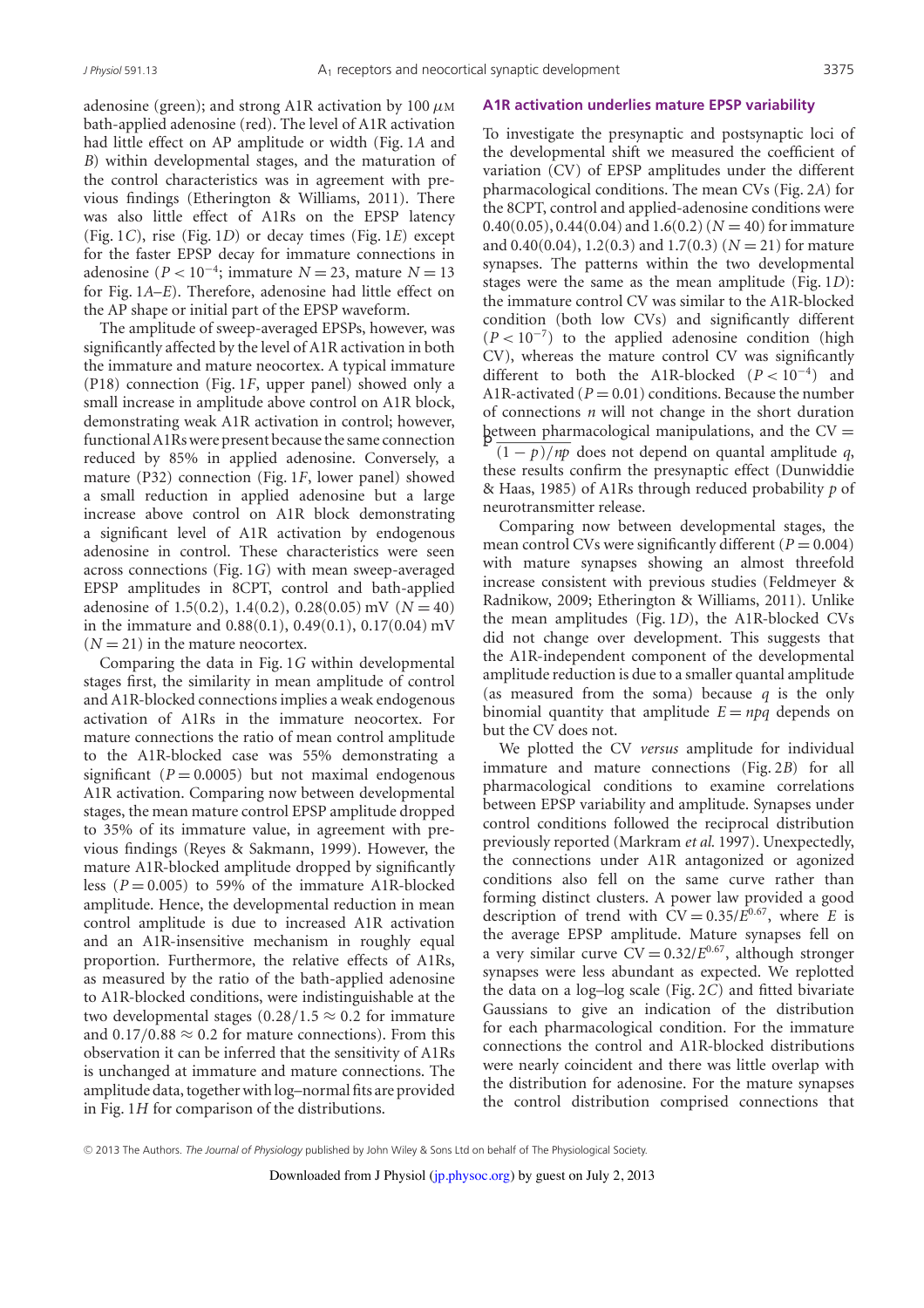overlapped with the domains of both the A1R agonized and antagonized distributions suggesting a diverse range of A1R activation at mature L5PC synapses.

#### **A1R activation and mature EPSP reliability**

To further test the presynaptic effects of A1R activation on the reliability of synaptic transmission, we measured the failure rate for the different conditions (Fig. 2*D*). Under A1R block, control and strong A1R activation the mean failure rate was  $0.07(0.02)$ ,  $0.07(0.02)$  and  $0.39(0.04)$   $(N = 40)$  for immature connections and  $0.05(0.02)$ ,  $0.24(0.06)$  and  $0.44(0.06)(N = 21)$  for mature connections. The pattern of the data was similar to the CV with the higher mature control failure rate reverting to its juvenile value on the blockade of A1Rs: hence, the low reliability in mature synapses is due to activation of A1Rs by endogenous adenosine. The similarity of the A1R-blocked conditions over development provides further evidence that the A1R-independent component of the developmental reduction in EPSP amplitude is due to decreased effective quantal amplitude because the failure rate  $(1 - p)^n$ , like the CV, is independent of this quantity.

The failure-*versus*-amplitude data scatter (Fig. 2*E* and *F* log amplitude) shows the control distribution spread increasing, from being coincident with the A1R-blocked case for immature connections, to overlapping with the A1R-activated and -blocked cases for mature connections. For small release probability the binomial model predicts an exponential relation between failures and amplitude, with the fit constant equal to the quantal amplitude. Fits (Fig. 2*E* and *F*) to the A1R-activated conditions give quantal amplitude estimates of 0.20 mV for immature and 0.15 mV for mature connections (0.01 mV bootstrap standard deviation) with ratio 0.75 compatible with the EPSP amplitude ratio (Fig. 1*G*) in immature and mature A1R-activated cases.

#### **A1R activation and mature synaptic dynamics**

To examine how developmental changes in A1R activation affect short-term synaptic plasticity we measured the postsynaptic response to trains of presynaptic APs under the three conditions(Fig. 3*A*).Atypical postsynaptic response to 30 Hz APs for an immature connection under control conditionsshowed synaptic depression (paired-pulse ratio



**Figure 2. A1R activation determines variability and reliability at mature L5PC synapses through reduced release probability**

*A*, mean coefficients of variation (CVs) for immature (upper panel) and mature (lower panel) EPSPs for the three pharmacological conditions: A1R block (8CPT, blue), control (green) or A1R activation (bath-applied adenosine, red). The mature control CV is significantly larger than the immature CV but reverts to its immature value on A1R block. The similar ratios of the A1R-blocked (blue) to A1R-activated (red) conditions at the two developmental stages demonstrate unchanged A1R functional efficacy; hence, it is endogenous adenosine concentrations that increase over development. *B*, scatter plots of CV *versus* average amplitude. Data from different pharmacological conditions follow a similar empirical power law for immature and mature connections. *C*, log–log plots of data in *B*. Bivariate Gaussian fits give an indication of the scatter of data under different pharmacological conditions. Control and A1R-blocked distributions coincide for immature connections whereas for mature connections the control distribution exhibits much greater spread overlapping with the A1R antagonized and agonized conditions. *D*, mean failure rates showing the same pattern as the CVs. Inset demonstrates validity of failure criterion. *E*, failure *versus* amplitude; *F*, log amplitude showing the mature control failure rates overlapping with the A1R-blocked and A1R-activated conditions. Exponential fits to the A1R-activated conditions give mean quantal amplitude estimates of 0.20 mV (immature) and 0.15 mV (mature) in adenosine.

!<sup>C</sup> 2013 The Authors. *The Journal of Physiology* published by John Wiley & Sons Ltd on behalf of The Physiological Society.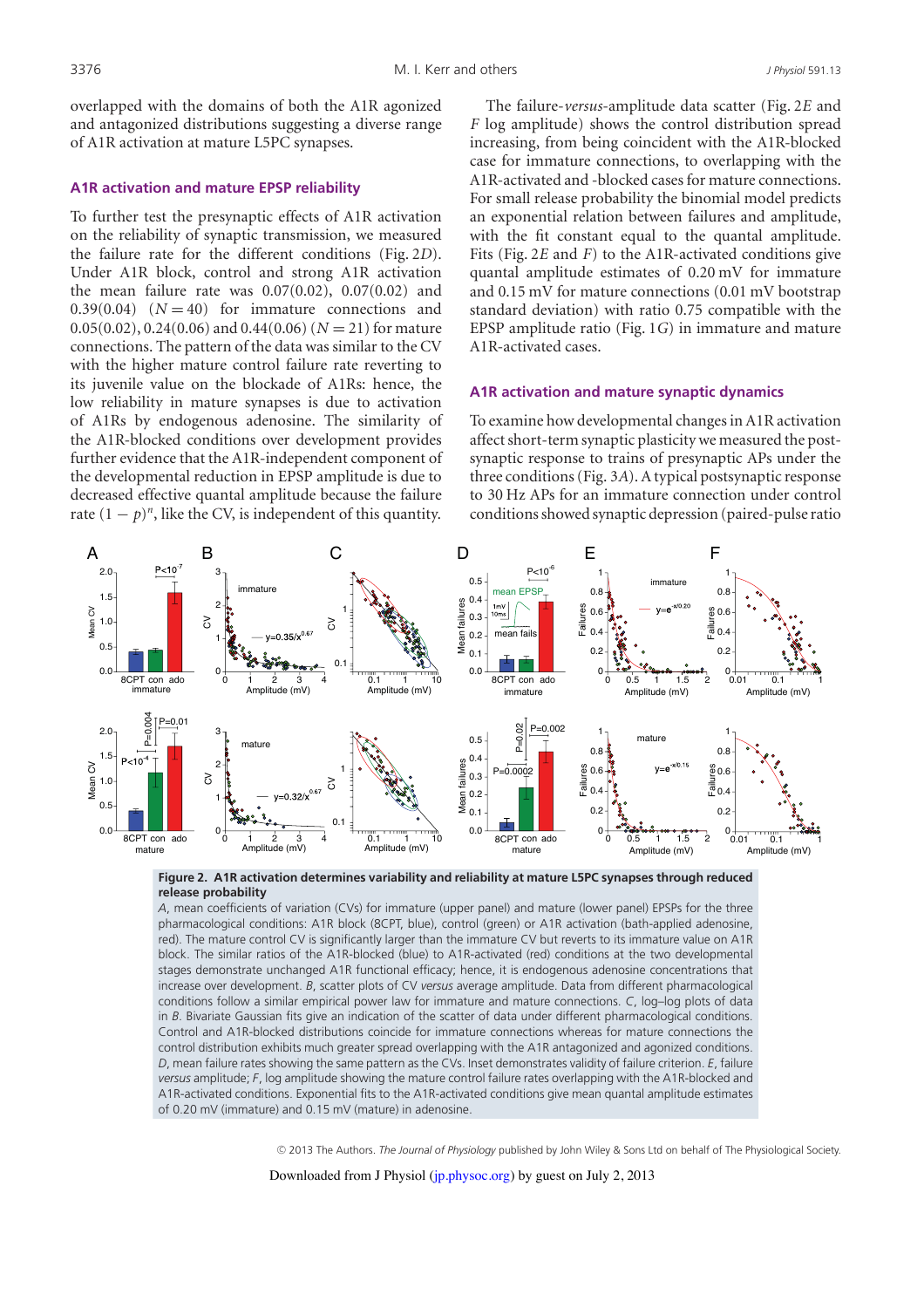(PPR) of 0.5) with the A1R-blocked condition almost coincident (PPR of 0.4), whereas in applied adenosine the reduced amplitudes exhibited facilitation (PPR of 1.5). For a typical mature connection the response in control conditions showed weak facilitation (PPR of 1.1) as expected (Reyes & Sakmann, 1999). The response was marginally more facilitating in adenosine (PPR of 1.2) but on A1R block significantly increased its initial amplitude and reverted to immature synaptic depression (PPR of 0.7); hence, the facilitation seen in this mature connection is due to A1R activation.

Changes in short-term plasticity can be more globally quantified by fitting to a model of synaptic dynamics (Tsodyks *et al.* 1998) with parameters for the depression time constant  $\tau_D$  and facilitation time constant  $\tau_F$ , release probability *p* and maximum EPSP strength *A*<sup>0</sup> such that  $pA_0$  is the average first EPSP amplitude (see Methods). Parameters used for the example waveform fits are given in Fig. 3*B* and, in general, we found that simultaneous changes in amplitude and synaptic dynamics were well captured (root mean square errors: 0.10 mV for juvenile; 0.05 mV for mature synapses) by only changing release probability between different pharmacological conditions. However, it should be noted that the facilitation and depression time constants were not well constrained for the relatively flat EPSP amplitude profiles in adenosine. We therefore cannot rule out that there might be changes in these parameters under A1R activation, measurable at stimulation frequencies

outside the range used here. We applied this fitting procedure, using a variety of different stimulation patterns (20–60 Hz), to measure the probability of release across connections with mean values for  $p$  of 0.43(0.04), 0.42(0.03) and 0.08(0.02) for immature connections  $(N = 18)$  and 0.43(0.05), 0.25(0.04) and 0.10(0.02) for mature connections  $(N = 21)$  for 8CPT, control and adenosine conditions, respectively (Fig. 3*C*). No significant difference was seen between the A1R-blocked state and control for immature connections, whereas for mature connections control release probability was midway between and significantly different from the A1R antagonized ( $P = 0.0004$ ) and agonized ( $P = 0.0002$ ) conditions. Comparing across developmental stages, there was no significant difference in the release probability between the A1R-blocked condition providing further evidence forthe reduction in EPSP amplitudes comprising a presynaptic A1R-dependent component (reduced release probability) and postsynaptic A1R-independent component(product of quantal amplitude and release-site number).

A scatter plot of release probability *versus* amplitude for all connections (immature,  $N = 18$ ; mature  $N = 21$ ) under each condition was made to investigate if distinct groups of high-release-probability synapses could be discerned in immature connections that were absent in the mature neocortex (Fig. 3*D*). To give a visual indication of the clustering, bivariate Gaussians were again fitted to logarithms of the data. The structure of distributions





*A*, typical sweep-averaged EPSPs for immature and mature connections in response to eight 30 Hz presynaptic APs under conditions of: A1R block (blue), endogenous A1R activation in control (green), strong A1R activation by applied adenosine (red). Blocking A1Rs causes mature connections to revert to immature synaptic depression. *B*, average EPSP amplitude fits to a synaptic dynamics model for the same connections. Maximal amplitude *A*0, and the depression  $D$  and facilitation  $F$  time constant fits were common to all pharmacological conditions with release probability *p* optimized for each condition. *C*, mean release probabilities across fitted connections. *D*, scatter plot of release probability *versus* amplitude for individual connections. The overlap of the different distributions follows the same pattern seen for the CV (Fig. 2*C*) and failure rates (Fig. 2*F*) with no evidence seen for the developmental pruning of a distinct population of high-release immature synapses.

!<sup>C</sup> 2013 The Authors. *The Journal of Physiology* published by John Wiley & Sons Ltd on behalf of The Physiological Society.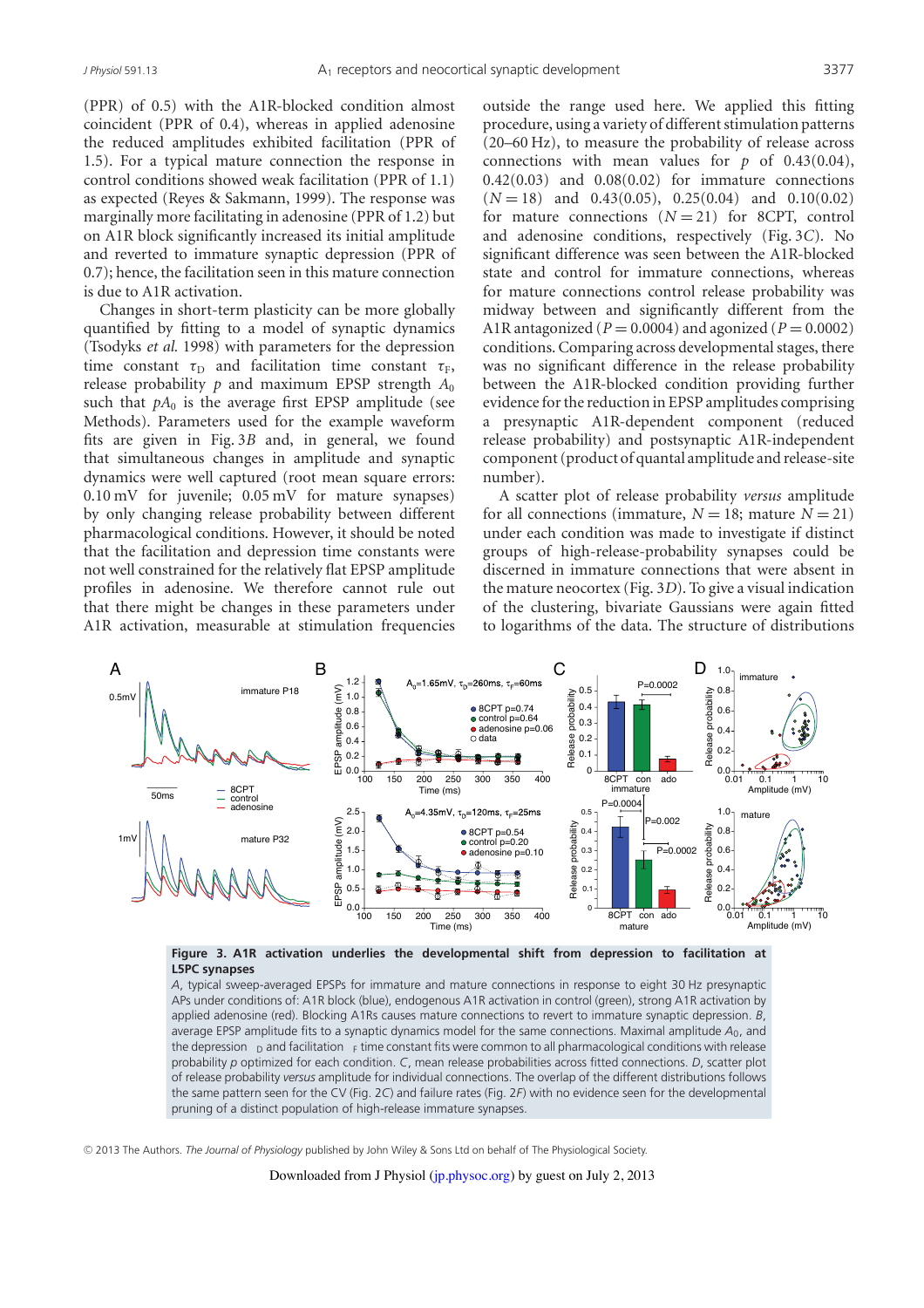was similar to that for the CV-*versus*-amplitude and failure data (Fig. 2*C* and *F*). For immature synapses the distributions for control and 8CPT were almost coincident whereas for mature connections the control distribution showed considerably more spread. These data do not support the hypothesis that a distinct population of high-release-probability synapses are pruned over development but rather are consistent with greater and more heterogeneous activation of A1Rs in control in the mature neocortex.

## **A1R activation by endogenous adenosine**

To estimate the developmental increase in A1R activation we measured adenosine concentration–response curves using a method that accounts for endogenous adenosine (see Methods). The relative amplitude (*E* −  $E_{\rm cpa}$ )/( $E_{\rm 8cpt} - E_{\rm cpa}$ ) was measured for unitary EPSPs of amplitude  $E$  measured in  $2 \mu M$  8CPT, control, and 10, 30 and 100  $\mu$ M adenosine, and in 5  $\mu$ M of the high-affinity A1R agonist CPA (Fig.  $4A$ ). The average  $IC_{50}$ 



**Figure 4. Endogenous adenosine concentrations increase over development and vary significantly between synapses** *A*, average adenosine concentration–response curves with relative EPSP amplitude  $(E - E_{\text{coa}}) = (E_{\text{scot}} - E_{\text{coa}})$  *versus* total adenosine concentration (sum of bath-applied and estimated bath-applied-equivalent endogenous adenosine) for immature  $(N = 6)$  and mature ( $N = 4$ ) connections. Amplitudes in the A1R antagonist 8CPT and agonist CPA were plotted at concentrations 0.05 M and 500 M for comparison. *B*, relative A1R activation  $(E_{8\text{cpt}} - E_{\text{con}}) \neq E_{8\text{cpt}} - E_{\text{ado}})$  covaries with control amplitude (immature, squares; mature, circles) with an exponential fit capturing the trend. *C*, comparison of median spread across all data and spread in connections from the same neocortex (joined with dotted lines in *B*) for immature and mature synapses. The lack of significant difference between same neocortex data and all data provides evidence that the heterogeneity is at the level of L5PC connections rather than between individuals.

for immature  $(N = 6)$  and mature  $(N = 4)$  synapses were coincidently both 15  $\mu$ M with SEM ranges of 9–23  $\mu$ M and  $6-40 \mu$ M, respectively. In three out of six of the immature connections no endogenous A1R activation was measurable, and the average relative control amplitudewas 87% that of the A1R-blocked maximum: this is a mean endogenous adenosine concentration of  $2(0.8-4) \mu$ M. However, all mature synapses had measurable endogenous adenosine concentrations with mean  $23(10-50)$   $\mu$ M which led to an average relative control amplitude of 40% of the maximalA1R-blocked amplitude.Itshould be emphasized that these concentrations, like nearly all quoted in the literature, are bath-applied equivalents. Adenosine is rapidly removed from the extracellular space by a number of mechanisms (Haas & Selbach, 2000; Dunwiddie & Masino, 2001) and so the concentration at the synapses is less (by a factor of ∼20, Dunwiddie & Diao, 1994) than that in the bath.

#### **Heterogeneity of A1R activation**

The concentration–response curves (Fig. 4*A*) show that EPSP suppression in 100  $\mu$ M adenosine is close to the maximally A1R-activated CPA condition. We can therefore estimate the activation fraction of A1Rs in control using the larger set of data for which EPSPs in 8CPT, control and 100  $\mu$ M adenosine only were measured. Figure 4*B* plots the percentage A1R activation  $(E_{8\text{cpt}} - E_{\text{con}})/(E_{8\text{cpt}} - E_{\text{ado}})$ *versus* control amplitude  $E_{\text{con}}$  for immature  $(N = 33)$ and mature  $(N = 18)$  connections (with a  $\pm 20\%$  leeway to allow for measurement uncertainty). The average A1R activations in control conditions were significantly different  $(P < 10^{-5})$  for the immature (14%) and mature neocortex (64%). The general trend (exponential fit Fig. 4*B*) is that weak synapses have higher A1R activation and therefore endogenous levels of adenosine determine, to a significant extent, the mature EPSP amplitude under control conditions. There is also considerable variability in A1R activation (also seen in Figs 2*C* and *F*, and 3*D*) for both immature and mature connections. Dotted lines are used to associate data points measured from the same slice (usually reciprocal connections) from which it can be seen that the spread in A1R activation is significant even within the same neocortex. To quantify this observation we compared the median spread in A1R activation for synapses from the same neocortex with the average spread between synapses across all data sets (see Methods) within a particular developmental stage (Fig. 4*C*). For example, the 20% ( $N = 13$ ) average spread for the same-cortex immature connections was calculated from the mean height of all dotted lines in Fig. 4*B* that join the same-cortex immature data points and the average spread across all immature data of 18%  $(N = 528)$  is the mean height between permutations of all immature data points. No significant difference was

!<sup>C</sup> 2013 The Authors. *The Journal of Physiology* published by John Wiley & Sons Ltd on behalf of The Physiological Society. Downloaded from J Physiol (jp.physoc.org) by guest on July 2, 2013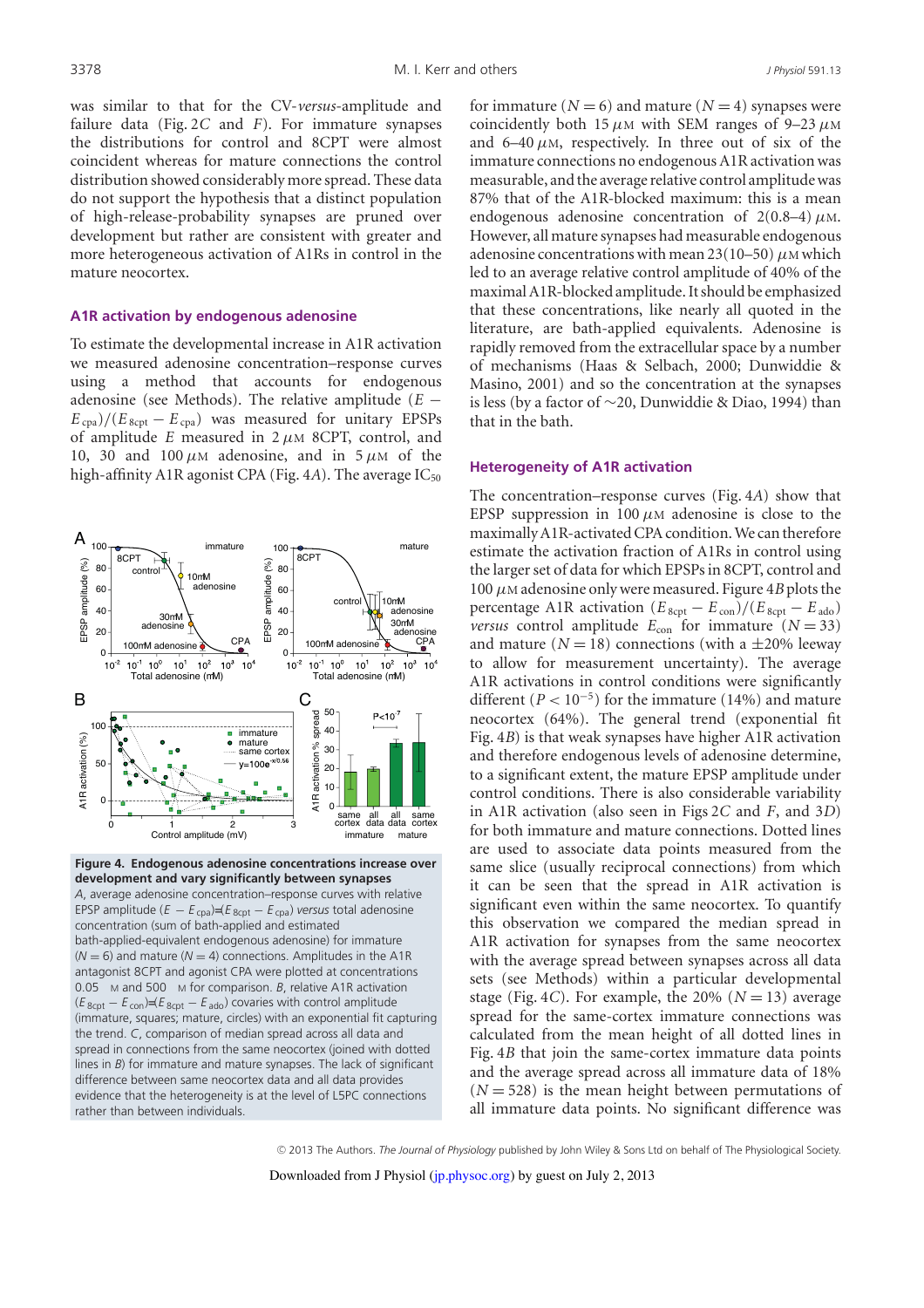seen in the spread of activation in immature connections within the same neocortex *versus* the spread in all immature connections, with similar results seen for mature connections:  $34\%$  ( $N = 5$ ) median spread within the same slice and  $34\%$  ( $N = 153$ ) median spread across all data. These results provide evidence that heterogeneity in A1R activation is not due to variability between individuals with distinct, spatially uniform neocortical adenosine concentrations, but rather that adenosine concentration is a local variable that varies significantly from synapse to synapse, particularly within the mature neocortex.

## **Discussion**

We provided evidence that increased activation of presynaptic A1Rs mediates the developmental reduction in release probability that partly underlies the reduced unitary amplitude and fully underlies the increase in variability, decrease in reliability and change in synaptic dynamics from depression to facilitation previously observed at L5PC synapses(Reyes & Sakmann, 1999; Frick *et al.* 2007; Feldmeyer & Radnikow, 2009; Etherington & Williams, 2011). We also identified an A1R-insensitive postsynaptic component that appears principally due to decreased effective quantal amplitude (potentially from longer mature dendrites) but could also be due to a decreased number of contacts between L5PCs. Given that the developmental change of decreased release probability is not specific to L5PCs, but has been seen throughout the neocortex, hippocampus, cerebellum and striatum (Feldmeyer & Radnikow, 2009), the A1R-dependent mechanism identified here could generalize to other connections in the mature nervous system.

Double-exponential fits to a use-dependent blockade of NMDA-receptor-mediated currents (Cheetham & Fox, 2010; Gonzalez-Burgos *et al.* 2008) provided evidence for two populations of synapses with high and low release probability, with the former population diminishing during development. The same authors also suggested their data might be interpreted as reflecting shifts in more continuous distributions and our results favour this latter intepretation. We found no evidence for the pruning of a distinct population of high release probability connections but instead saw a spreading-out from a tightly distributed population of immature connections with little endogenous A1R activation to a significantly more heterogeneous mature population with all degrees of A1R activation represented (Figs 2*C* and *F*, and 3*D*).

A number of mechanisms might contribute to increased A1R activation in the mature neocortex. The sensitivity of A1Rs and the G-protein-coupled transduction pathways linking them to suppression of neurotransmitter release may alter over development. However,

our data showed an almost identical response of immature and mature synapses to A1R activation (identical ratios of A1R-blocked to -agonized data, Figs 1*G*, 2*A* and *D*, and 3*C*; and the similar  $IC_{50}$  values for the immature and mature concentration–response curves, Fig. 4*A*) suggesting little change in A1R affinity or amplification of the transduction mechanism. Alternatively, endogenous extracellular adenosine might increase over development leading to higher A1R activation, and an increased adenosine tone has indeed been seen in the aged nervous system (Sebastia˜o *et al.* 2001; Rex *et al.* 2005). Though diffusive, adenosine is efficiently cleared from the extracellular space (Dunwiddie & Masino, 2001) and its concentration in tissue will most likely be heterogeneous and dependent on: the local distribution of sources, such as breakdown of astrocytically released ATP, direct neuronal release from presynaptic terminals or postsynaptic cells as a retrograde messenger (Latini & Pedata, 2001; Wall & Dale, 2008; Klyuch *et al.* 2011; Lovatt *et al.* 2012); and removal mechanisms, such as transporter-mediated uptake or enzymatic breakdown (Dunwiddie & Masino, 2001). The heterogeneity seen in the present study (Figs 2*C* and *F*, 3*D* and 4*B*) in the levels of A1R activation at mature connections supports this picture. Given the heterogeneous nature of A1R activation by localized and maintained levels of adenosine, and also that this mechanism is one of the key determinants of synaptic strength in the mature somatosensory L5PC network, emplacement of adenosine sources and sinks near synapses with existing A1Rs could constitute a novel form of long-term plasticity in the adult neocortex.

## References

- Cheetham CEJ & Fox K (2010). Presynaptic development at L4 to L2/3 excitatory synapses follows different time courses in visual and somatosensory cortex. *J Neurosci* **30**, 12566–12571.
- Dunwiddie TV & Diao LH (1994). Extracellular adenosine concentrations in hippocampal brain slices and the tonic inhibitory modulation of evoked excitatory responses. *J Pharmacol Exp Ther* **268**, 537–545.
- Dunwiddie TV & Haas HL (1985). Adenosine increases synaptic facilitation in the *in vitro* rat hippocampus: evidence for a presynaptic site of action. *J Physiol* **369**, 365–377.
- Dunwiddie TV & Masino SA (2001). The role and regulation of adenosine in the central nervous system. *Annu Rev Neurosci* **24**, 31–55.
- Etherington SJ & Williams SR (2011). Postnatal development of intrinsic and synaptic properties transforms signaling in the layer 5 excitatory neural network of the visual cortex. *J Neurosci* **31**, 9526–9537.
- Feldmeyer D & Radnikow G (2009). Developmental alterations in the functional properties of excitatory neocortical synapses. *J Physiol* **587**, 1889–1986.

!<sup>C</sup> 2013 The Authors. *The Journal of Physiology* published by John Wiley & Sons Ltd on behalf of The Physiological Society.